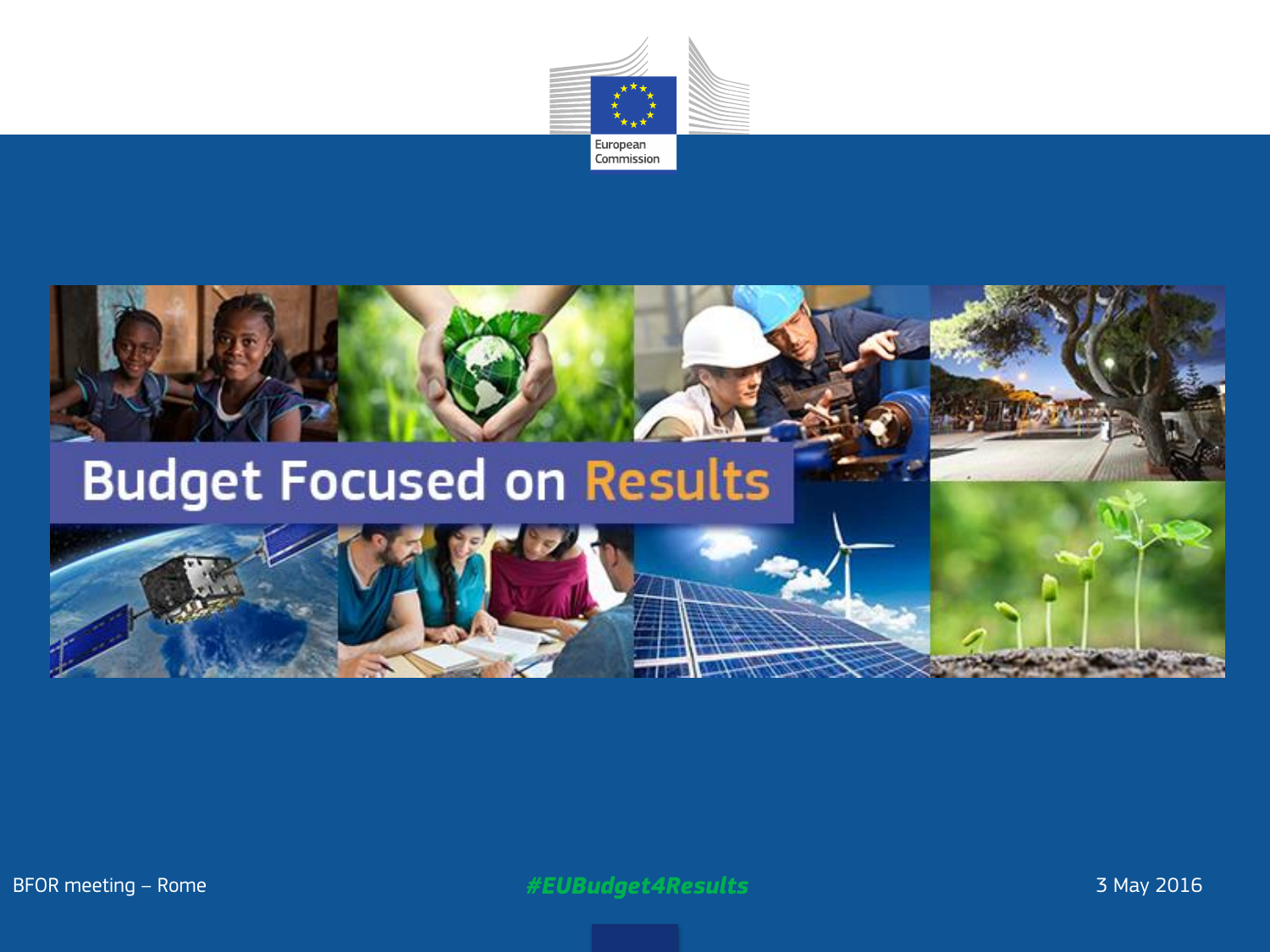



- **1. Key Features of the EU Budget and new challenges**
- **2. Why is performance a priority?**
- **3. What is 'EU Budget Focused on Results'?**
- **4. BFOR progress overview**
- **5. Challenges and future steps**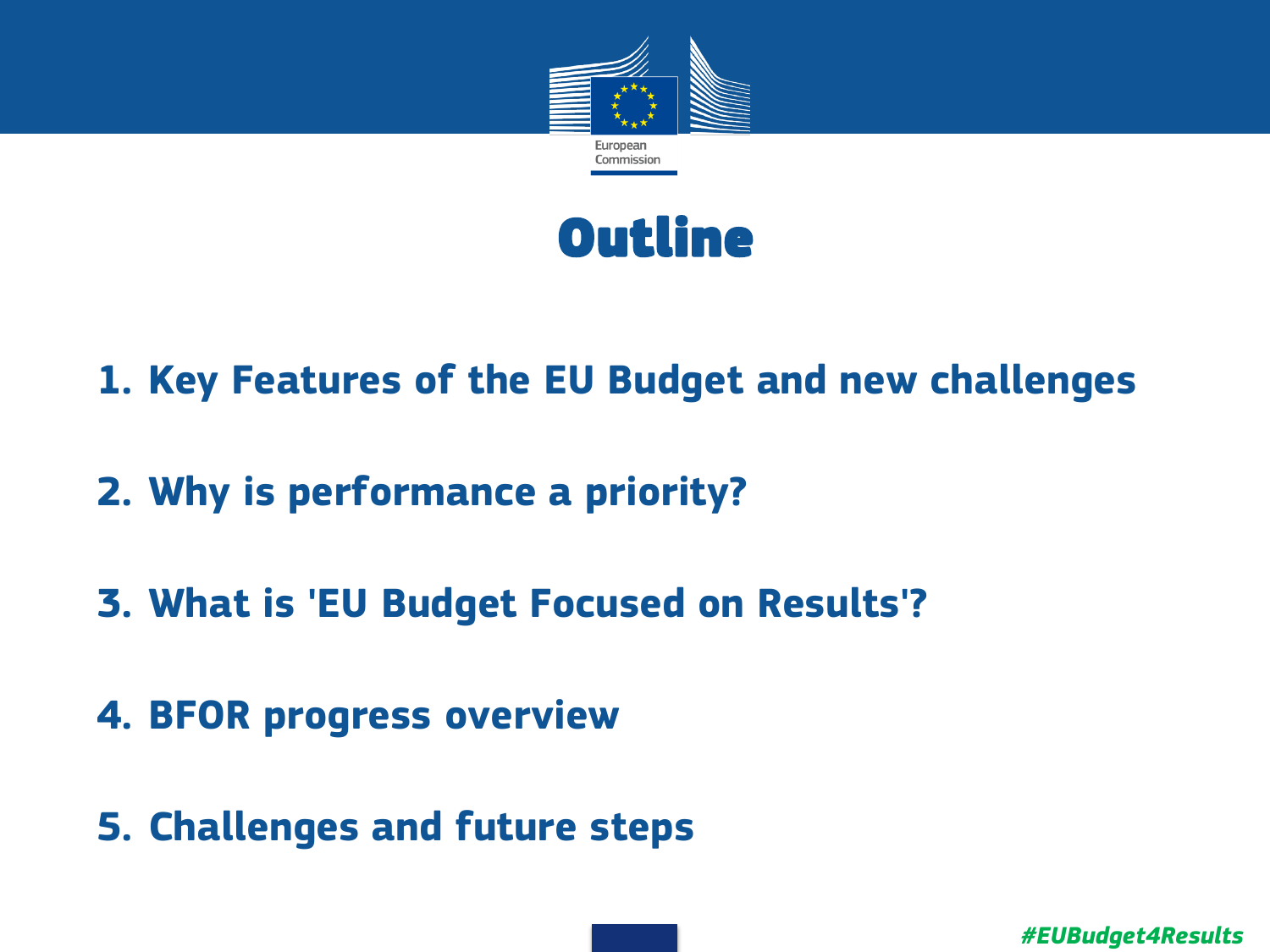

# *"Make sure that every action we take delivers maximum performance and value added"*   **Jean-Claude Juncker**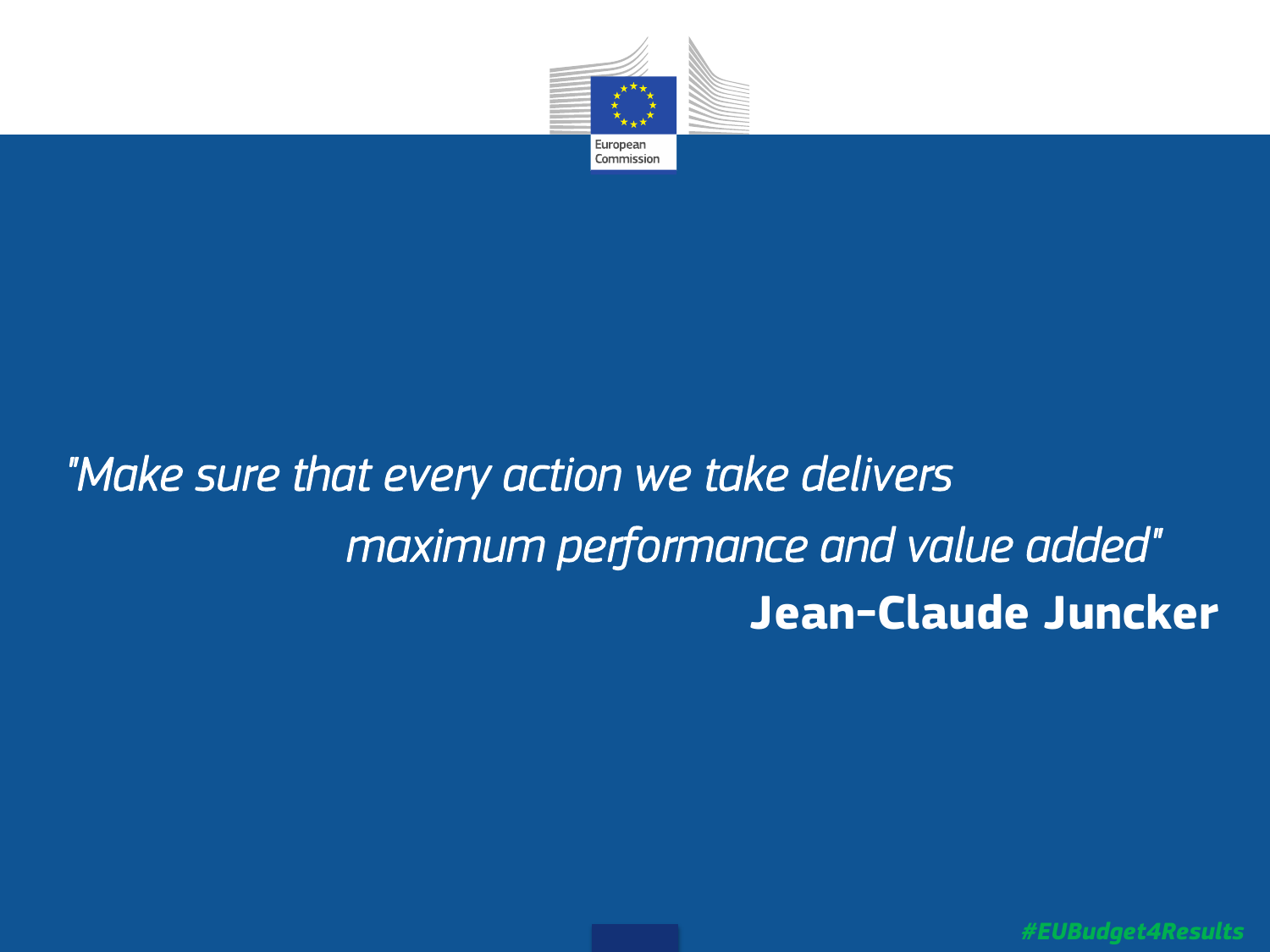

# **EU Budget – Key features**

#### **EU Budget is different from national budgets:**

- **Content**: mainly financing investments, expenditure with military implications precluded by the Treaty; hence, its **small size** (~ 1% EU GNI)
- **Expenditure driven** and must be in **balance**
- It has a **multiannual** nature
- The Commission is responsible for budget implementation, but 80% is implemented **together with Member States**
- Tightly **controlled**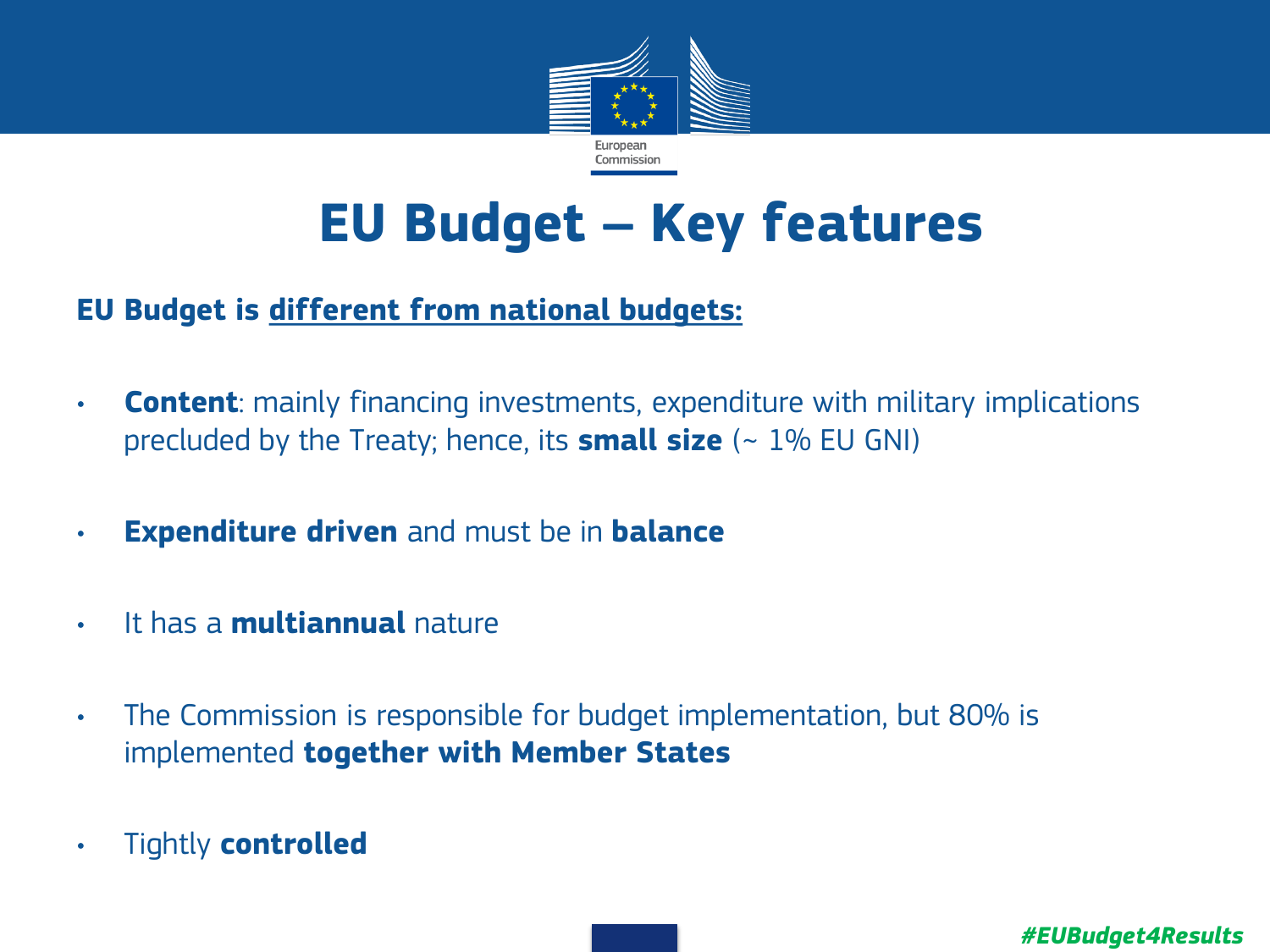

# **Why is performance a priority?**

• **Scarce resources**

• **Evaluated on Performance** together with compliance and legality

• **Improve the communication** on the EU budget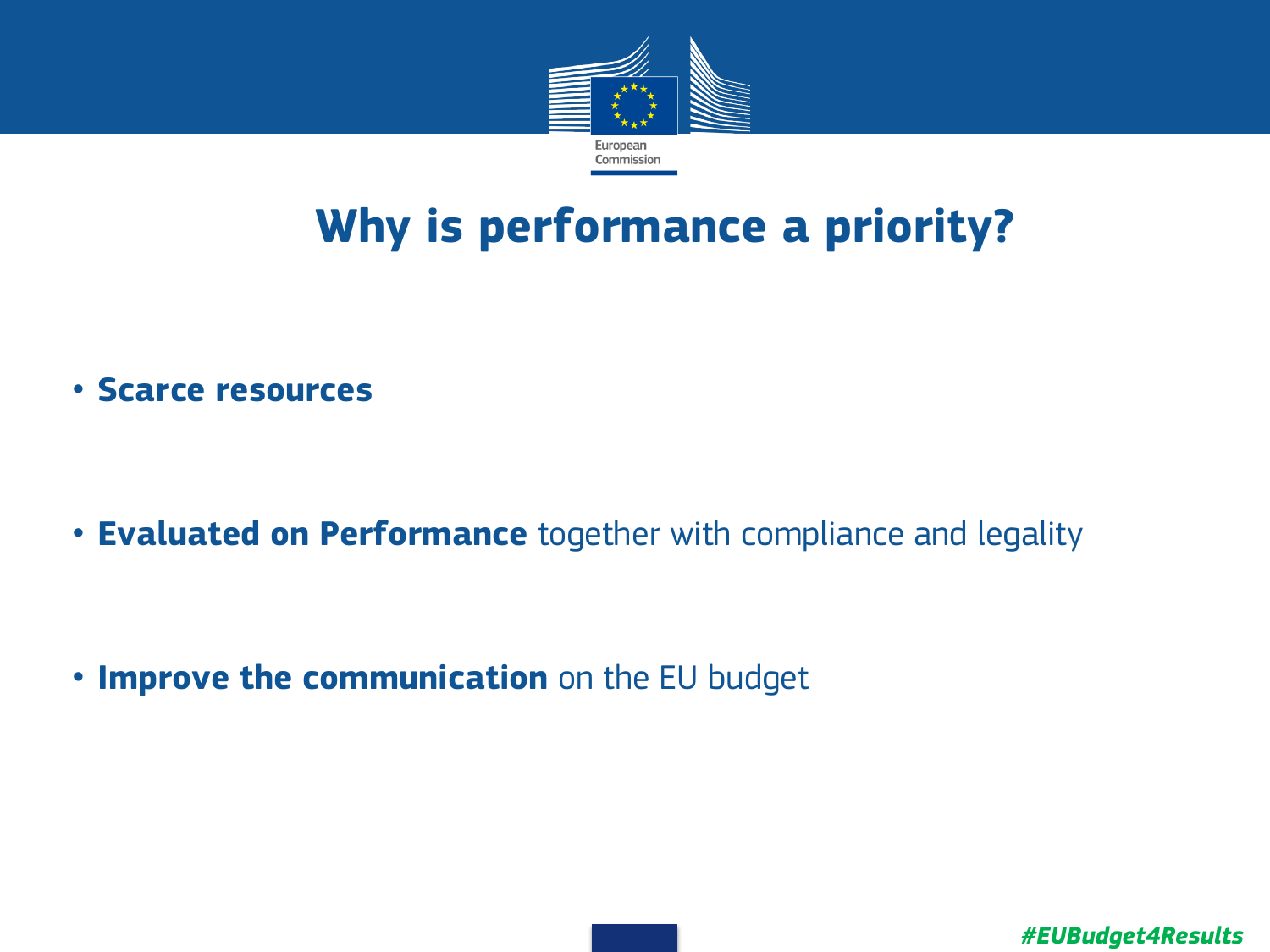

## What is EU Budget Focused on Results?

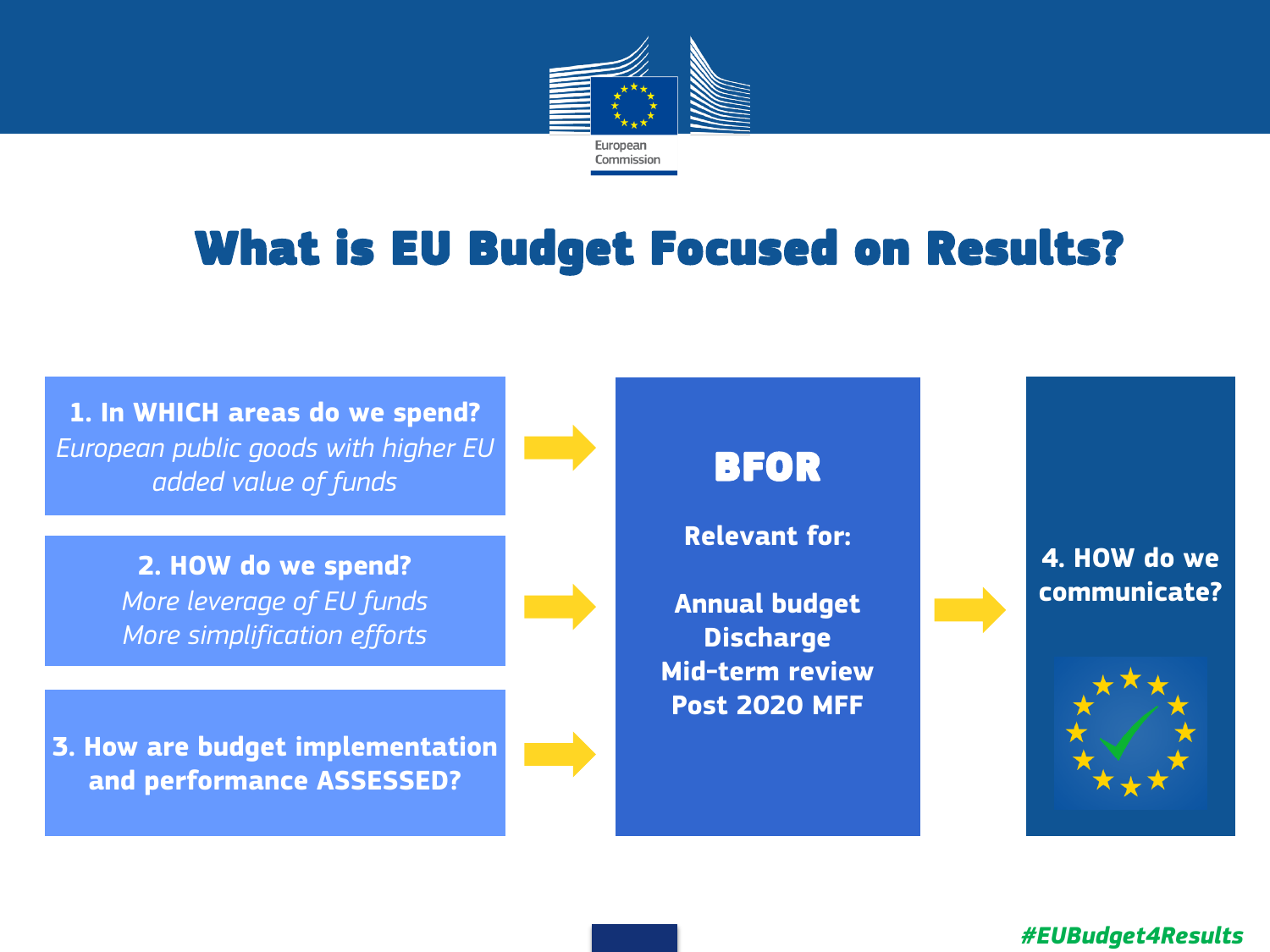

## **1. In WHICH areas do we spend?**

### *European public goods with higher EU added value*

- Higher amounts in key **growth and competitiveness** areas
- Multiple objectives: example climate mainstreaming
- **Flexibility** of the EU Budget to respond to the emergencies **( i.e. migration)**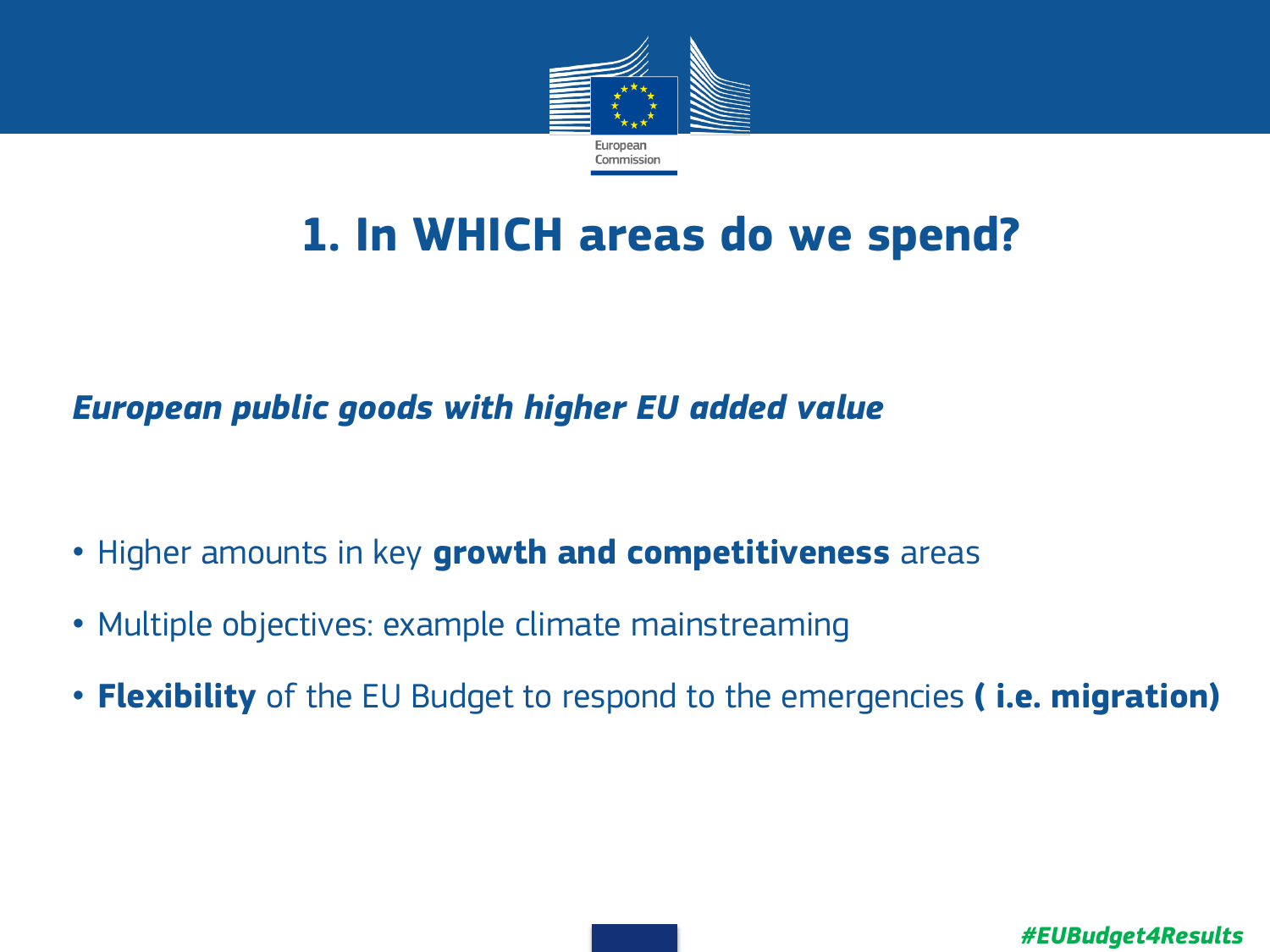

## **2. HOW do we spend?**

## *More leverage of EU funds, more simplification efforts*

- Higher **leverage** for EU money
- **Performance improvements** in the new MFF 2014-2020:
	- Reinforced link to **economic governance**
	- **EXTERF Structured programme performance framework** and performance reserve
	- **Simplified** delivery system
- A system to **measure and communicate past performance**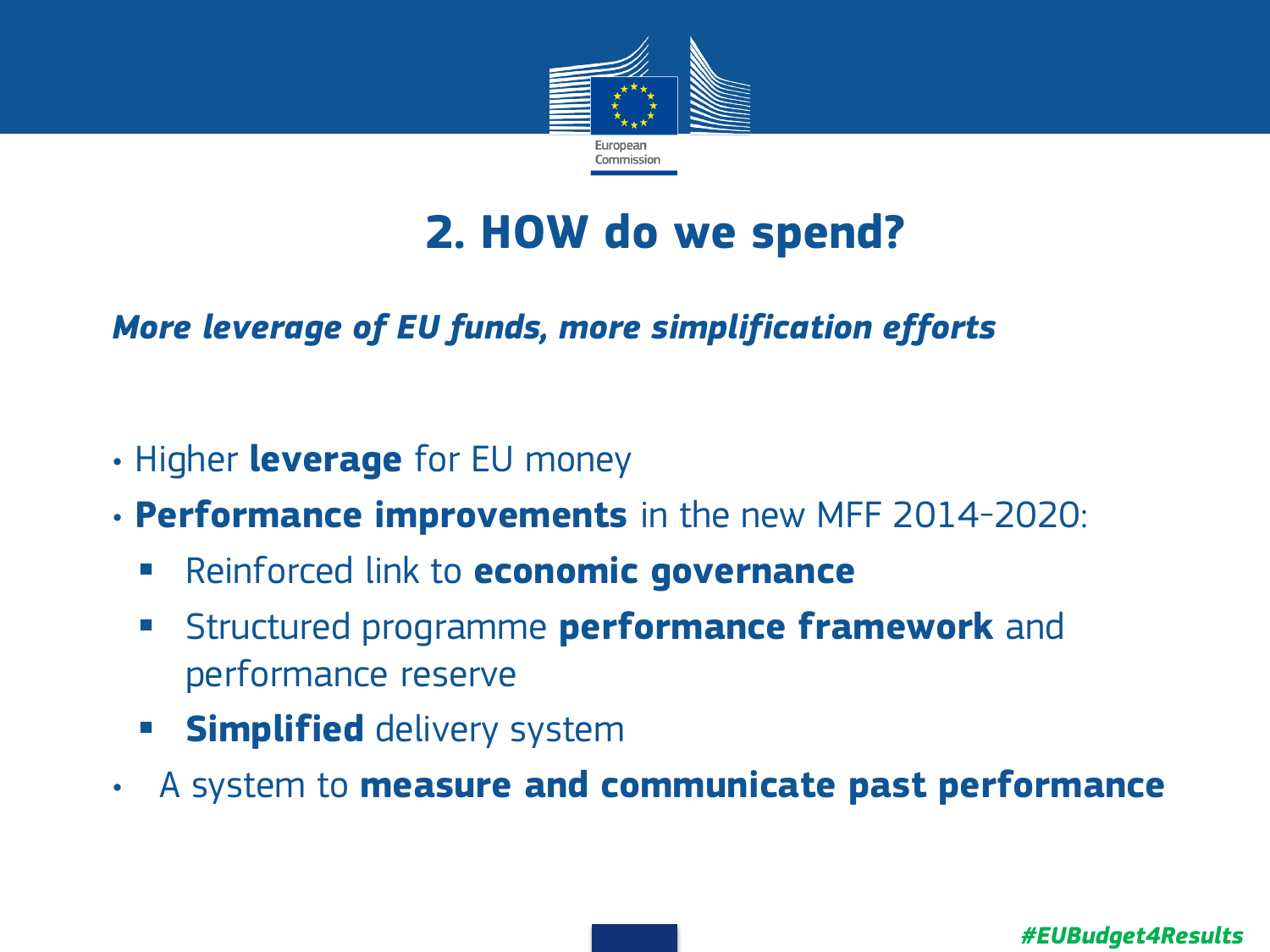

# **3. How are budget implementation and performance assessed ?**

## **Managing legality, risks and performance:**

- Focus on **performance** as well as compliance
- **Actual impact of the EU Budget** at the core of our efforts
- Keeping **legality and risk** of the EU Budget **under check**, working on:
	- Simplification
	- Cost-effective controls
	- In-depth analysis of structural error
	- Acknowledge Multiannual nature of the corrective measures of the EU Budget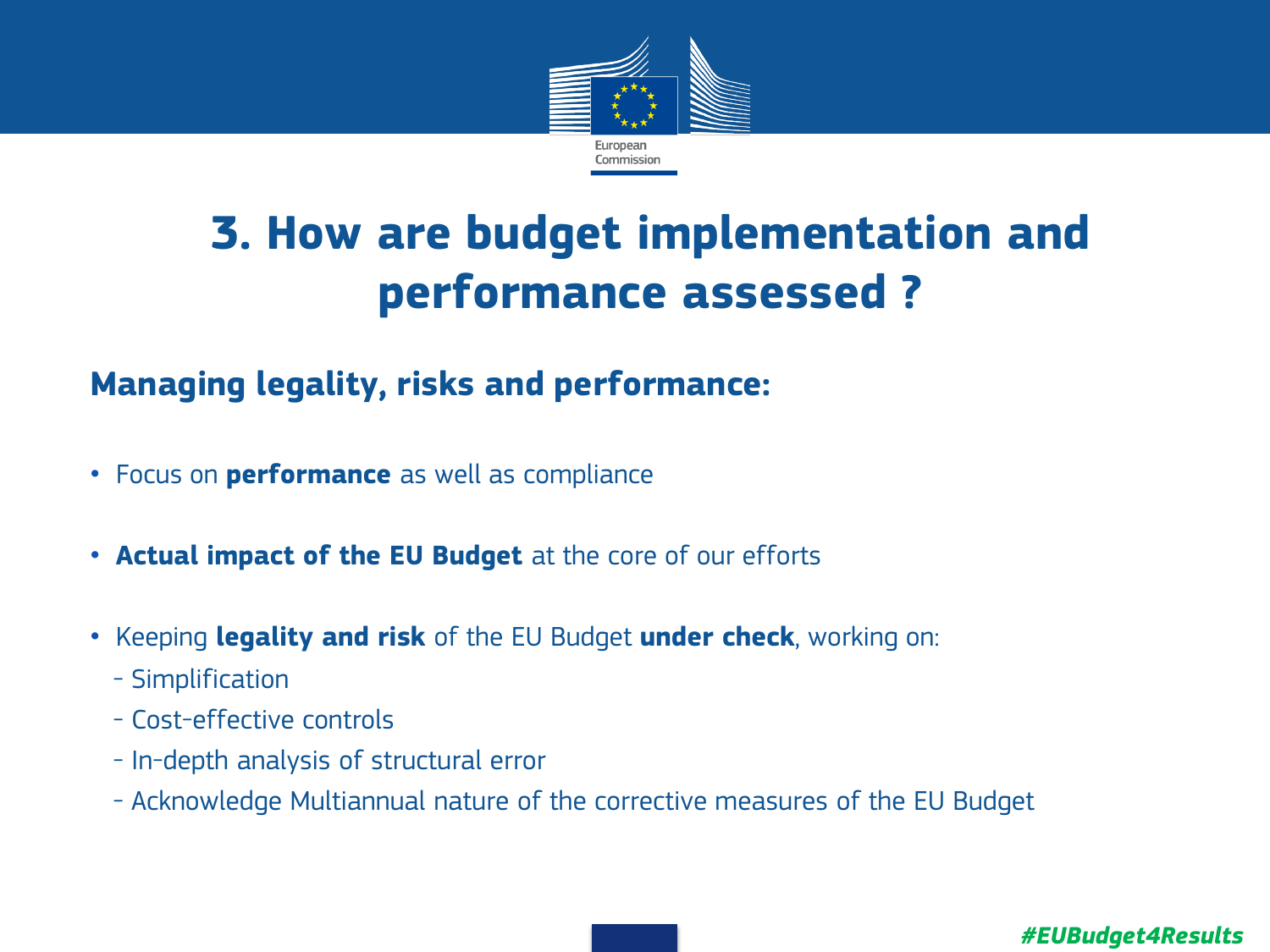

## **4. HOW do we communicate?**

• **EU Stakeholders**

• **Beneficiaries**

• **Citizens**

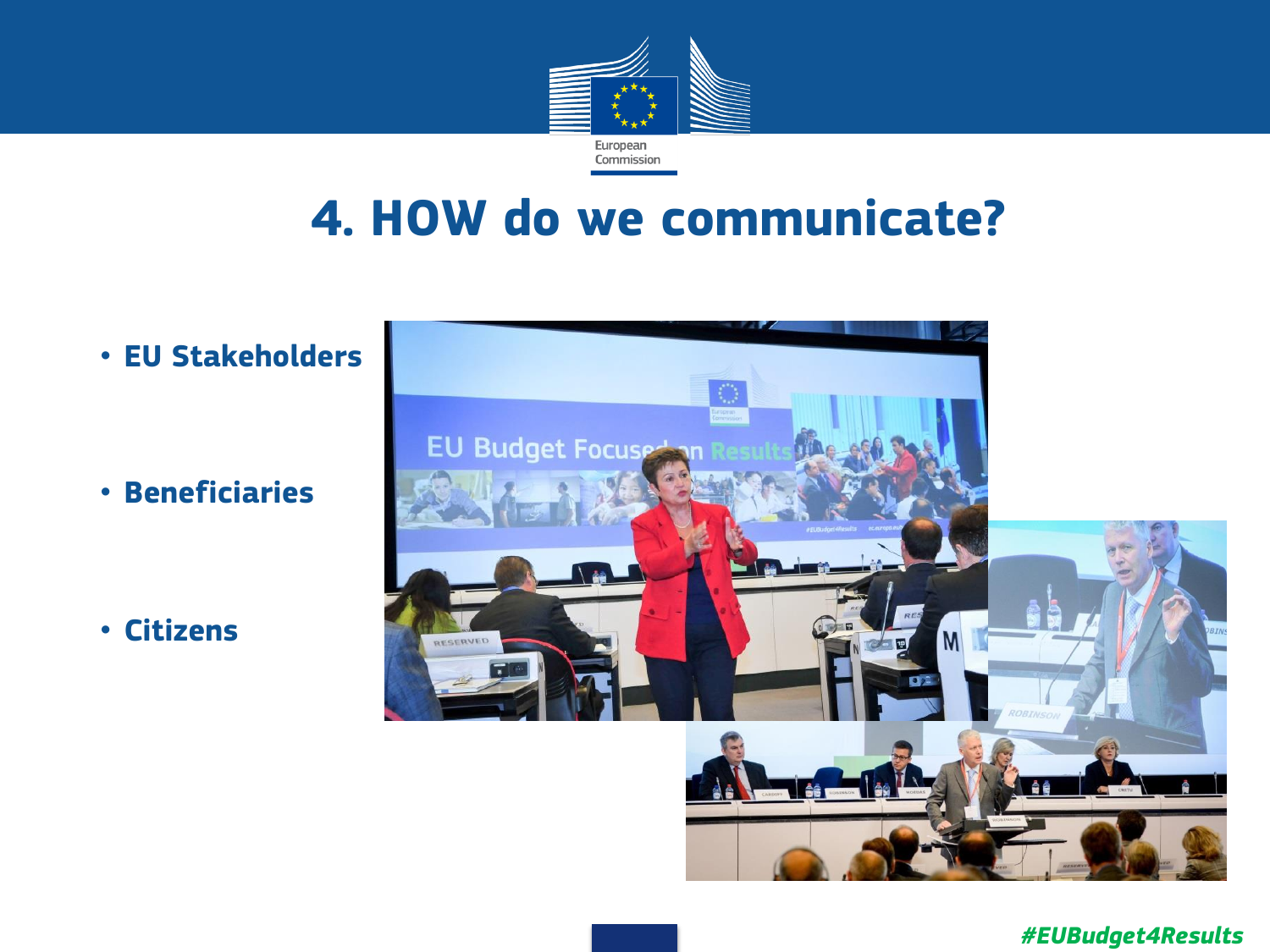



• Time inconsistency between political and investment cycle

• Balance unrealistic expectation

• Need for engagement by all stakeholders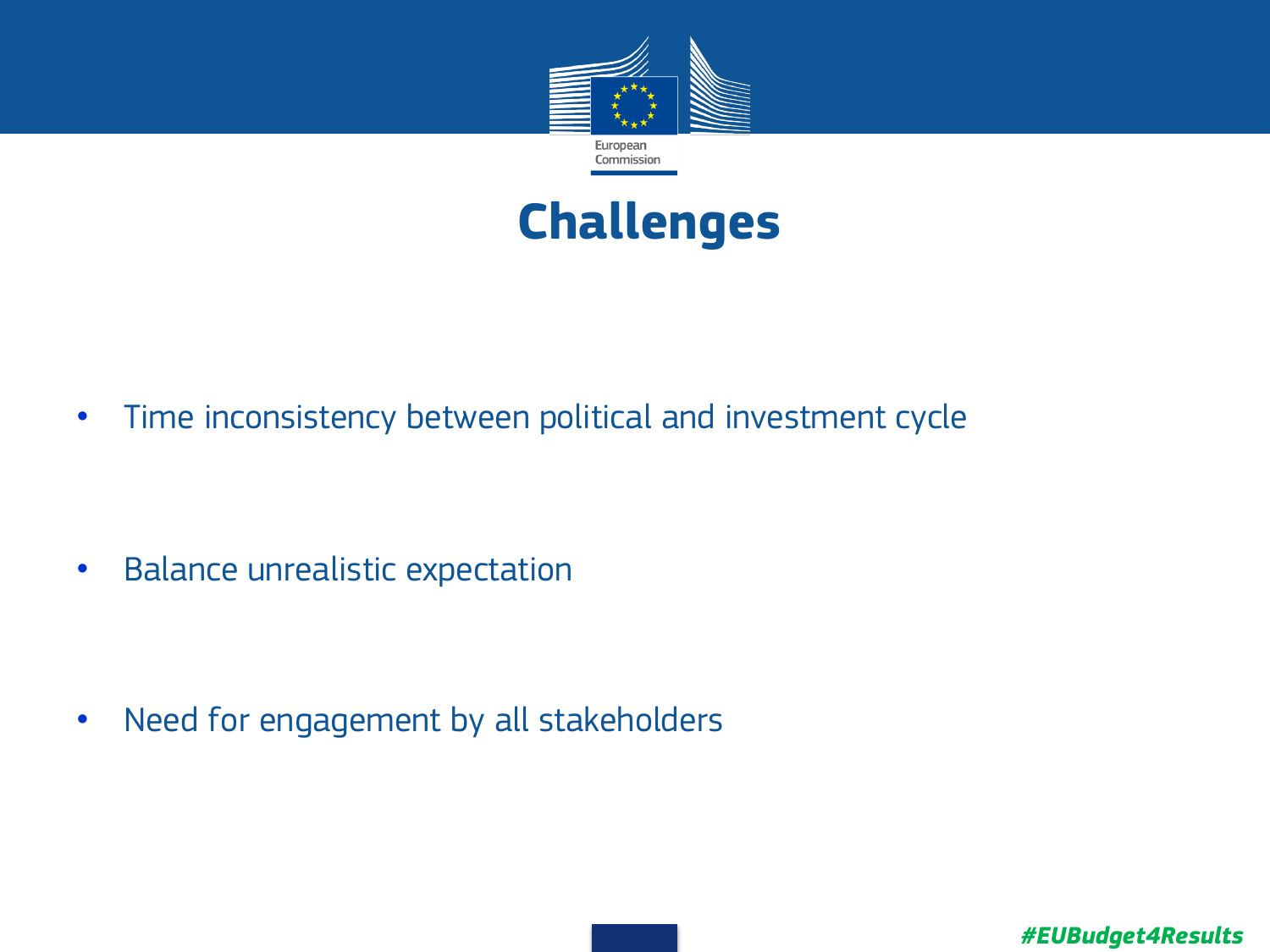

## **BFOR progress overview**

| <b>BFOR</b>                                                | <b>Objective &amp; Progress</b>                                                                                                                                                                                                                                                          |
|------------------------------------------------------------|------------------------------------------------------------------------------------------------------------------------------------------------------------------------------------------------------------------------------------------------------------------------------------------|
| In which areas do we spend?                                | <b>WS1. Simplification</b><br>Diminish administrative burden<br>(more simplified cost options, admin. simplification scoreboard and use of<br>Financial instruments)                                                                                                                     |
| How do we spend?                                           | WS2. Performance framework<br>Support decision-making with meaningful performance information<br>(Closer alignment to political priorities, Strategic and management planning,<br>OECD cooperation)                                                                                      |
| How are budget implementation and<br>performance assessed? | WS3. Cost-effectiveness of controls & WS4. Discharge<br>Remove inefficient & ineffective controls and identify appropriate materiality<br>thresholds which can be efficiently achieved<br>(Common methodology and indicators, amount at risk: multiannual corrections<br>and recoveries) |
| How do we communicate?                                     | <b>WS5. EU Result</b><br>Improve communication on policy outcomes by improving access to project<br>data and results<br>(EU results pilot phase 800+ projects, Conference 27/09)<br>WS6: Outreach and communication<br>Create awareness and shape attitudes                              |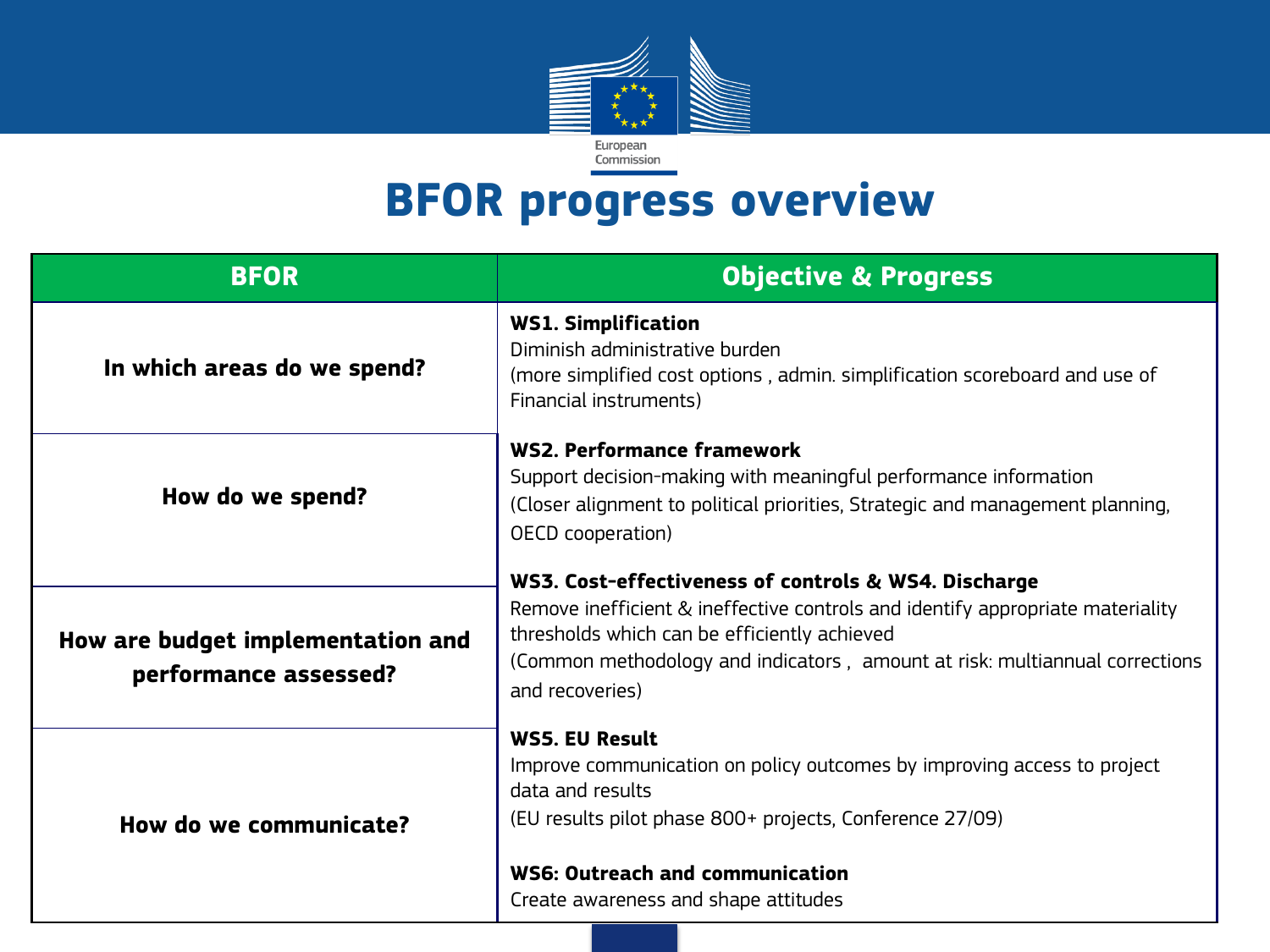

# **Simplification, Flexibility and Leverage**

# **The Commission analyses the existing regulations in view of:**

- **Fostering simplification**
- Set a level-playing field for different forms of support from the EU Budget
- Facilitate the uptake of Simplified Cost Options

### - **Increase flexibility in the implementation**

- Better alignment of the EU's spending priorities with its overarching policy objectives in preparing new legislative initiatives
- The 2016 budget is a good example of how we give priority to existing priorities

### **- Maximize leverage**

• Single set of rules in case different forms of financing are combined in the same action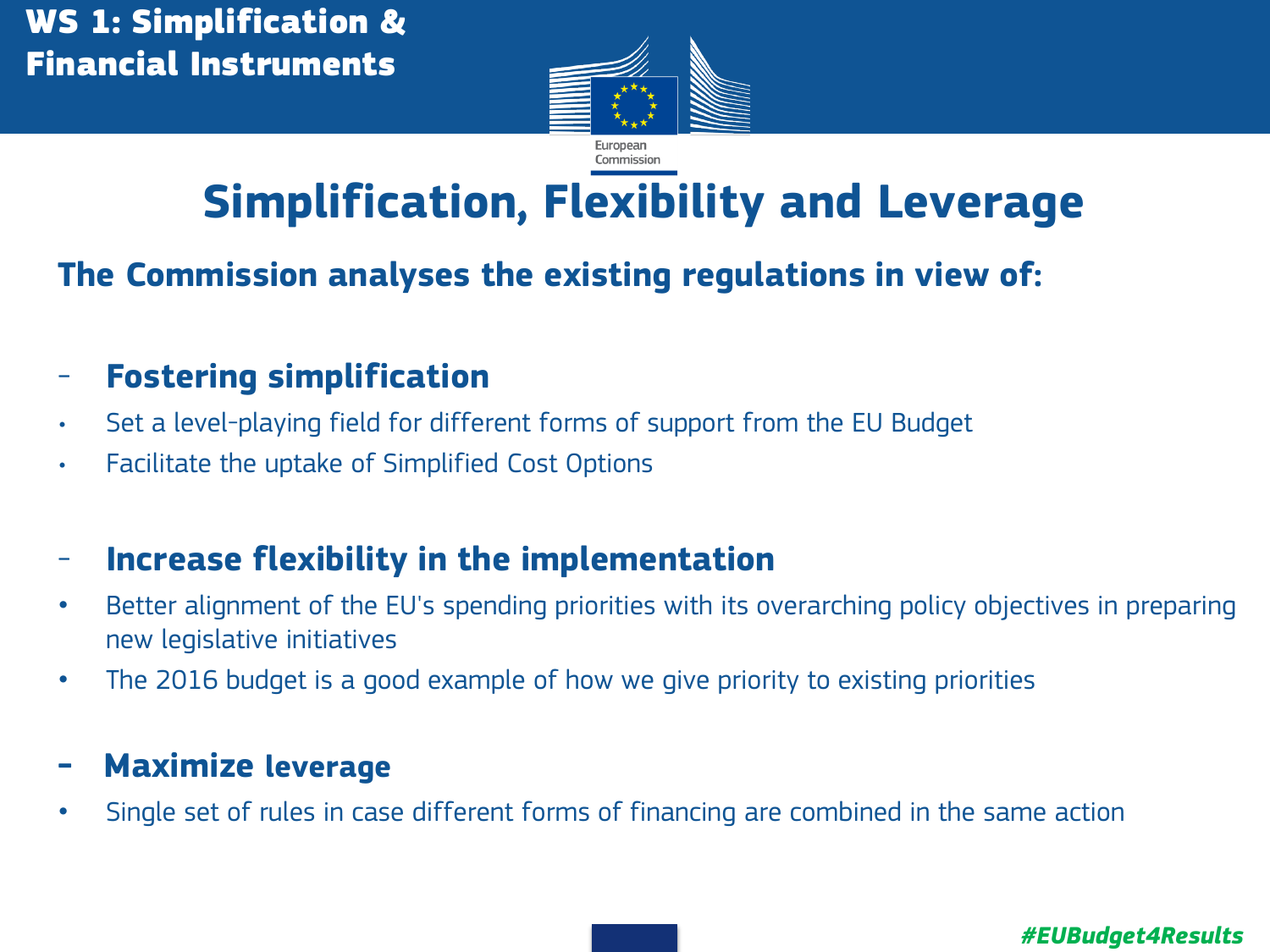

# **Performance** framework

### **Main changes introduced in the revised SPP cycle:**

- **Simplification and reduction of number of Commission objectives and indicators:** 
	- **11 shared general objectives at Commission level (impact indicators)**
	- **Specific objectives at DG level (5 KPI at DG Level)**

#### **Reporting on budget performance - challenges ahead:**

- **Development of analytical tools** to demonstrate *"the extent to which the operational expenditure made under spending programmes have contributed to policy achievements and generated EU added value"*
- **Streamline communication on budget results** improve consistency across all budget related communications and reports
- **External assessment**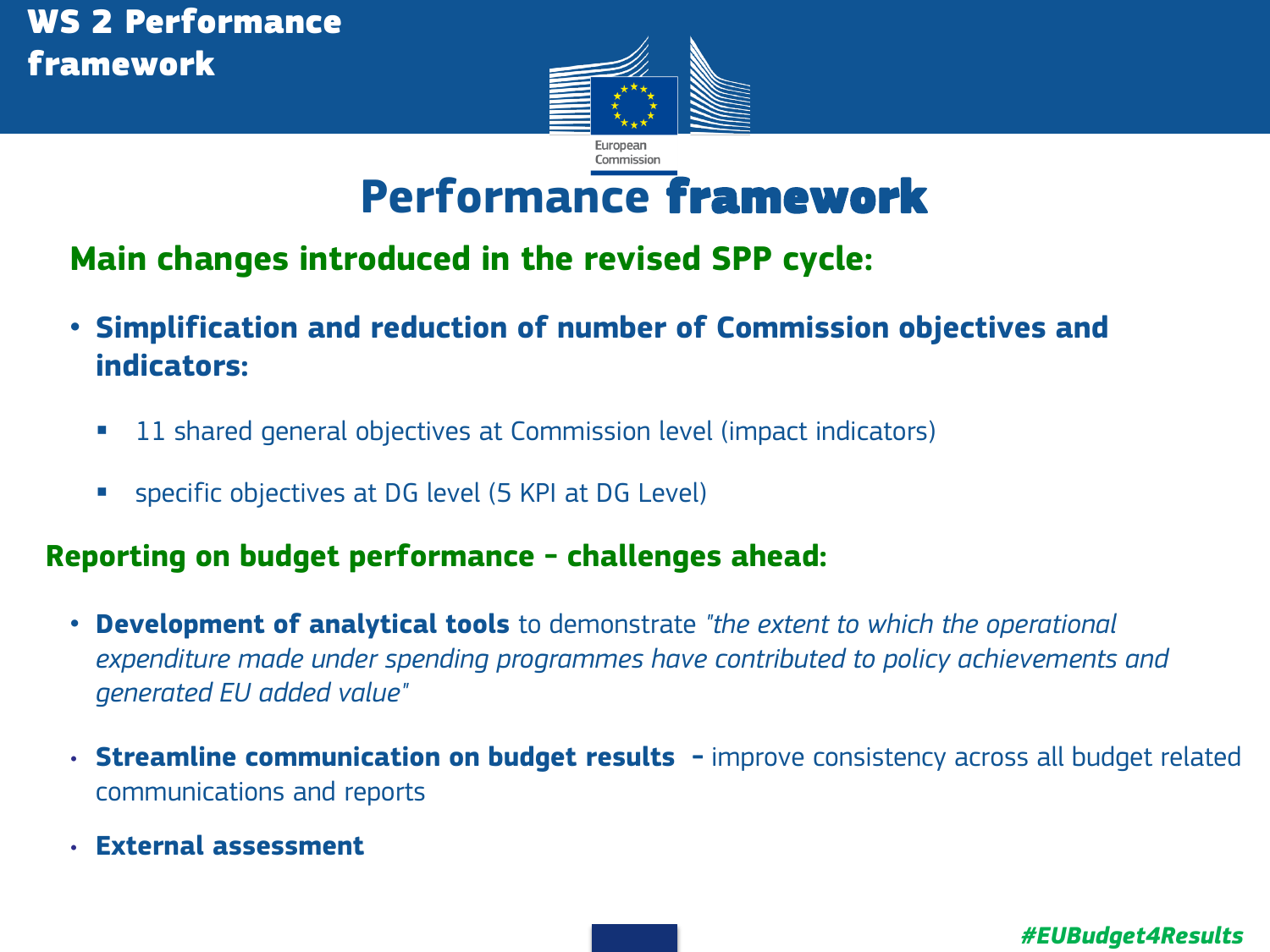

## ECA's annual report 2014

## **Compliance**

**• Accounts** were **signed off** for the 8<sup>th</sup> consecutive year and 2014 **error rate** is 4.4 % and **stable**

## **Performance and EU2020**

- **EU strategy and the MFF** need to be better aligned in terms of timing
- High level political aims of the EU strategy need to be translated into useful **operational targets** for managers
- **Partnership agreements and programmes** should set out **quantified results and common indicators**.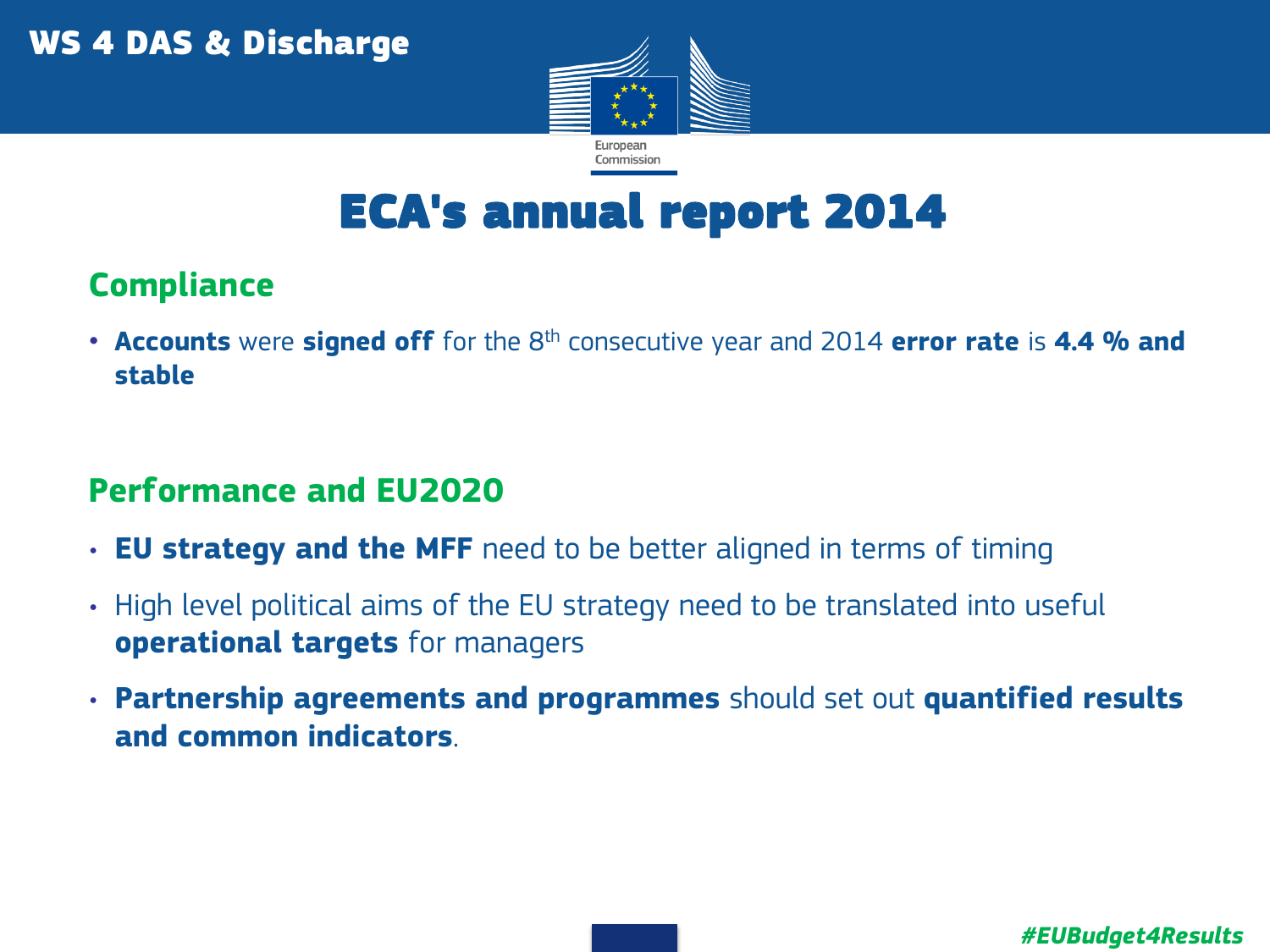



• A web app to communicate examples on **how the EU Budget is spent**

• **765 projects in the web app** and growing

• Projects in Europe and beyond covering **all kinds of funding areas**

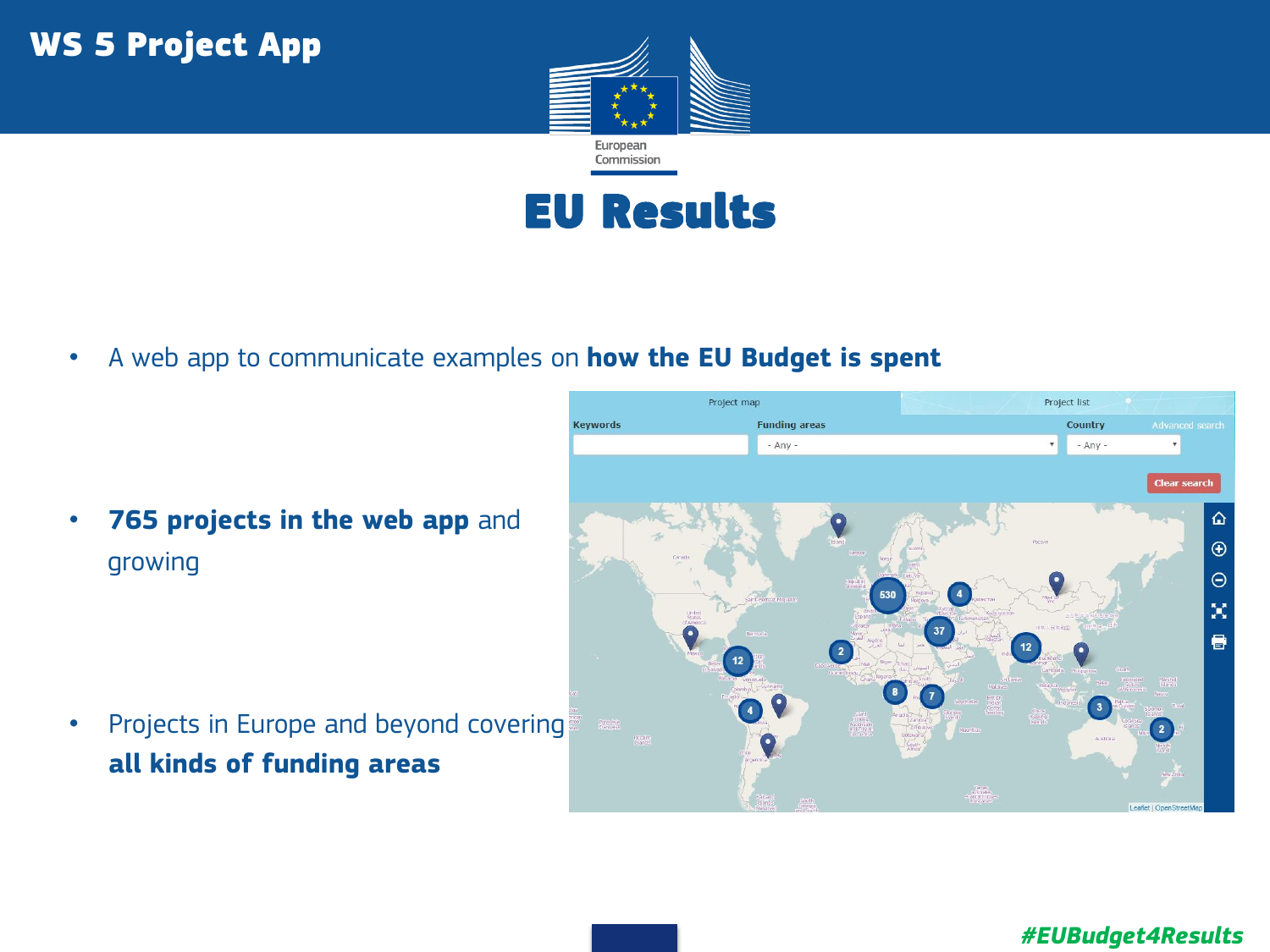

# **Milestones for 2016**

- Draft Budget 2017 (May)
- Expert group on PBB (2nd meeting, June/July)
- Reporting on 2015 Budget (June)
- Communication on MTR review and BFOR
- Conference BFOR, 27 September 2016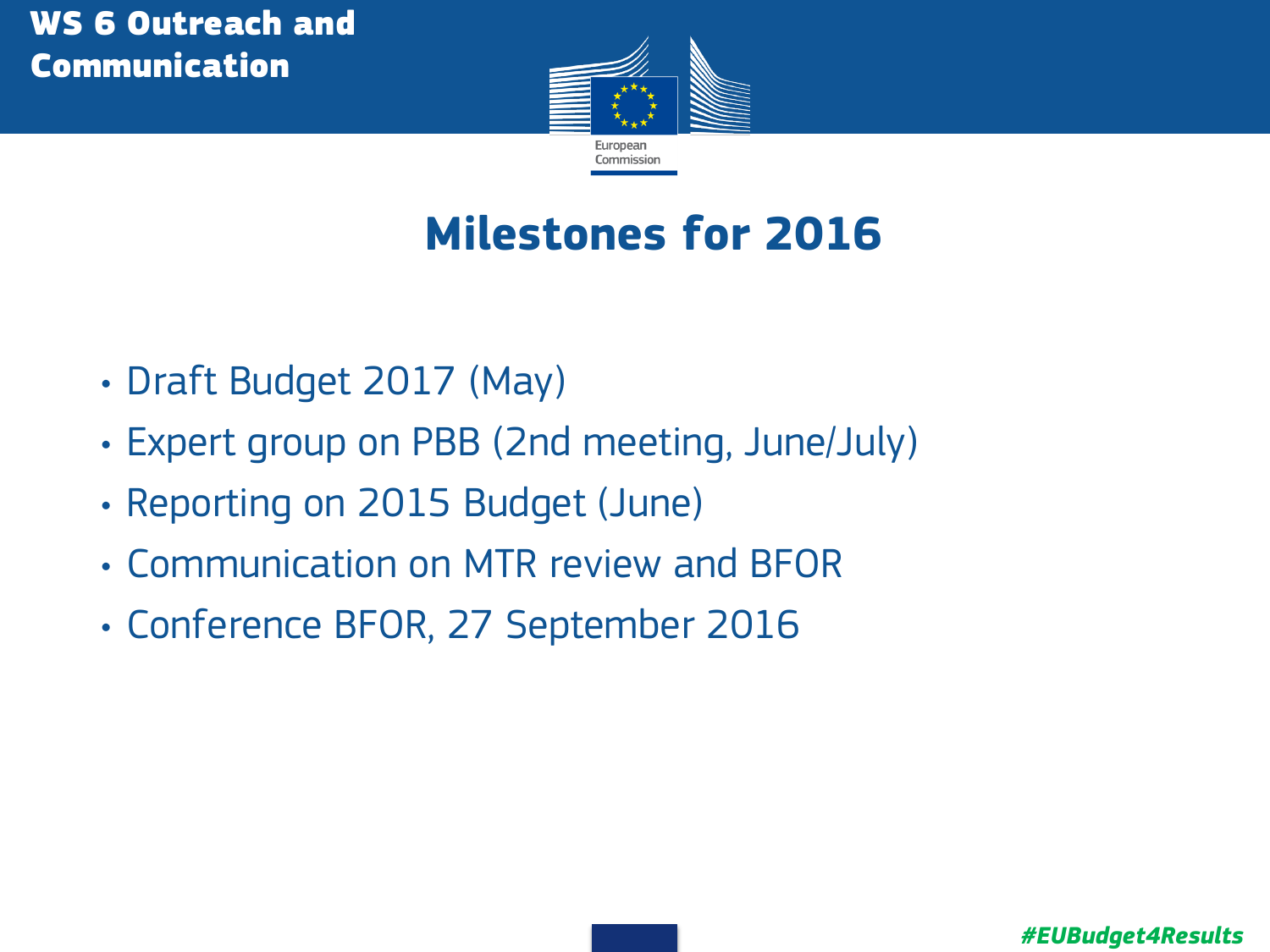

## **EU Budget**

#### • **EU Budget**

• *[http://ec.europa.eu/budget/index\\_en.cfm](http://ec.europa.eu/budget/index_en.cfm)*

#### • **EU Results**

• *<http://ec.europa.eu/budget/euprojects/>*

#### • **Budget Focused on Results – Conference**

• *[http://ec.europa.eu/budget/budget4results/programme/index\\_en.cfm](http://ec.europa.eu/budget/budget4results/programme/index_en.cfm)*

#### • **EU annual budget life-cycle**

• [http://ec.europa.eu/budget/annual/index\\_en.cfm](http://ec.europa.eu/budget/annual/index_en.cfm)

#### • **EU Budget in my country**

• [http://ec.europa.eu/budget/mycountry/index\\_en.cfm](http://ec.europa.eu/budget/mycountry/index_en.cfm)